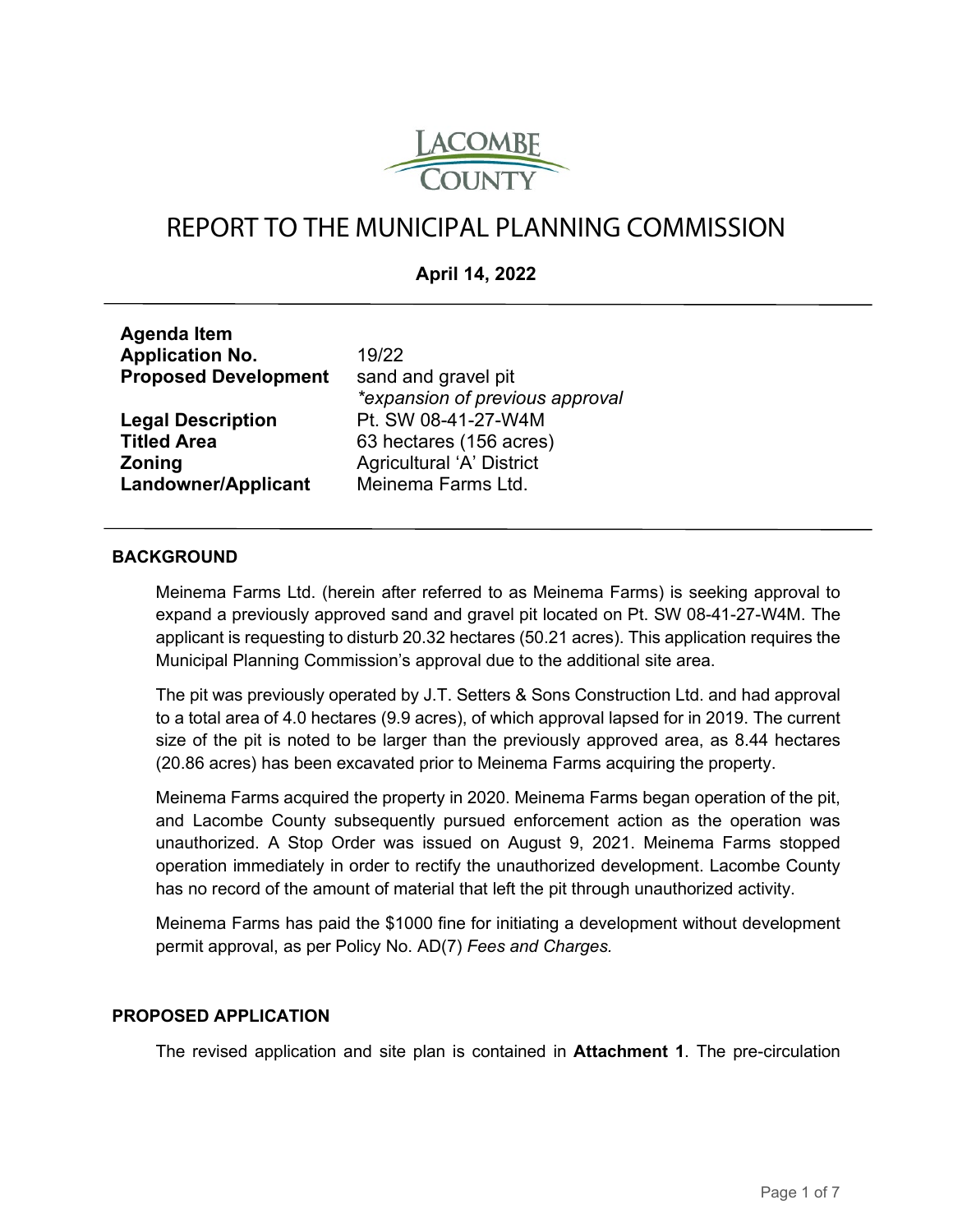report is contained in **Attachment 2**.

Meinema Farms has indicated that the operations will include wet and dry pit excavating, crushing and screening. The average depth of excavation is 6.2 metres (20.34 feet). The depth to groundwater in test holes is 2.1 metres to 8.2 metres (6.89 feet to 26.90 feet). The life span of the pit is projected to be up to 15 years. The estimated volume of material to be removed from the site is 425,000 cubic metres.

Bailing methods will be used when excavating below the water table, and water diverted internally from pit-to-pit. No water will be released off-site.

Gravel hauling will occur Monday to Saturday from 7:00 AM to 7:00 PM from May 1 to October 31, and from 7:00 AM to 6:00 PM from November 1 to April 30, with no operations on Sundays or holidays.

Crushing and screening will occur Monday to Friday from 7:00 AM to 7:00 PM from May 1 to October 31, and from 7:00 AM to 6:00 PM from November 1 to April 30, with no operations on Saturdays, Sundays or holidays.

No temporary asphalt plant is proposed.

The volume of truck traffic is approximately 20-30 trucks/day, hauling intermittently throughout the year. The haul route will be directly south on Range Road 27-5 to Highway 12.

The proposed land use after reclamation is agricultural with one end pit waterbody (3.26 hectares).

## **POLICY CONSIDERATIONS**

A sand and gravel pit is a discretionary use under the Agricultural 'A' District of the County's *Land Use Bylaw* requiring the approval of the Municipal Planning Commission.

The operation must be registered with Alberta Environment and Parks as required and must follow the Code of Practice developed by the Department for the operation and reclamation of gravel pits.

## **CIRCULATION RESPONSE**

The County's Operations Department has no issues with the proposed development at this location, providing all previous conditions remain. The operator will be responsible for the purchase and installation of a "STOP" sign installed on property line for exiting traffic.

Meinema Farms has advised property owners within 1 mile of the gravel pit site of the proposed application, including the expanded excavation area. Two (2) responses were received during pre-circulation from Ron Boyd and Randy and Judy Laye. Joute Meinema also spoke to Mr. Boyd on the phone to address his concerns regarding the haul route and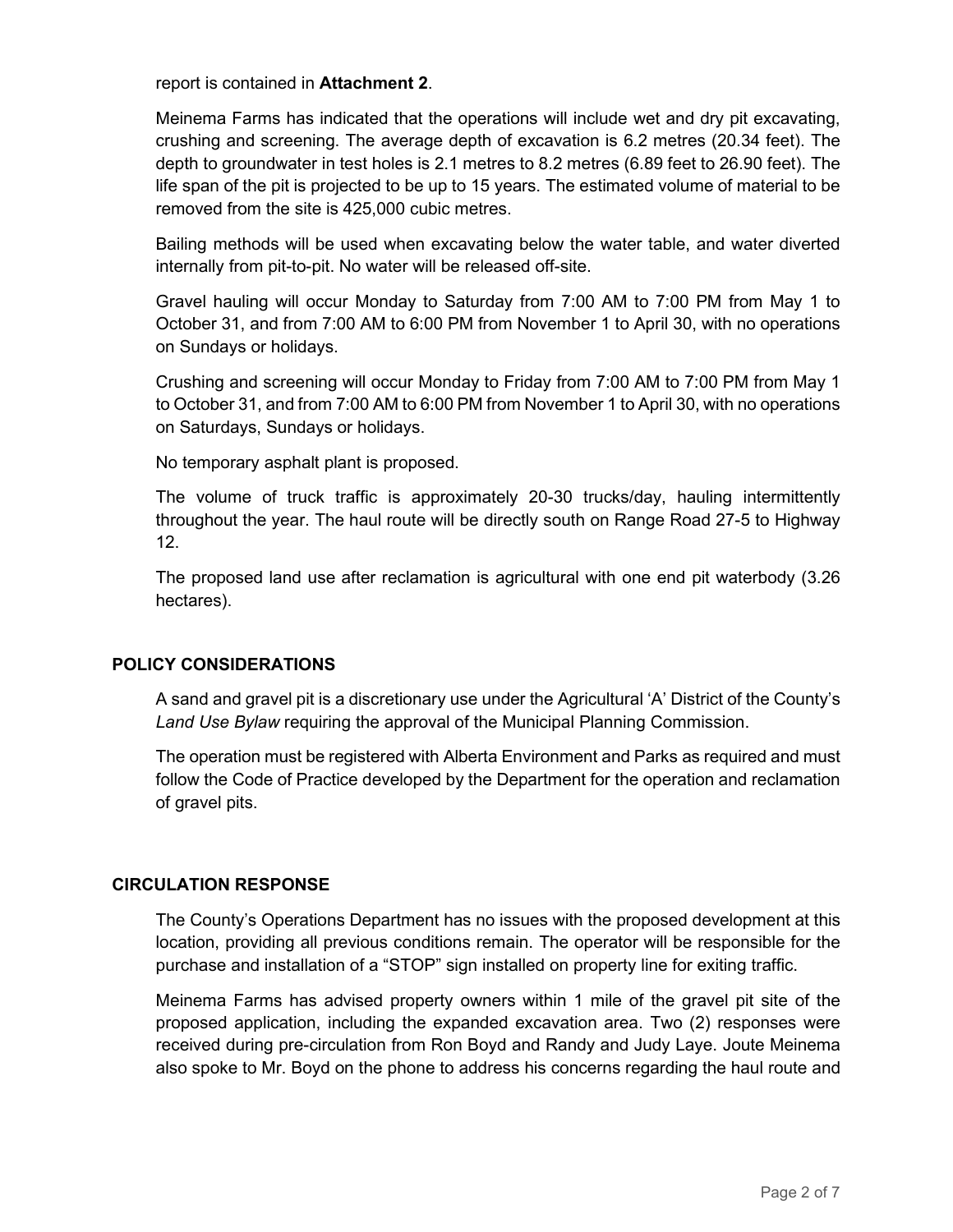noise at the pit. Concerns were focused primarily on the topics of groundwater impacts, air quality, noise, increased truck traffic and road conditions. Meinema Farms has considered these concerns and proposed mitigation measures.

Below is a summary of the responses and proposed mitigation measures as written in Section 3.0 of the pre-circulation report contained in **Attachment 2**. Copies of the completed comment forms are also in **Attachment 2**.

# **DEVELOPER'S PROPOSED MITIGATION**

"The concerns noted in the comment forms included concerns about groundwater impacts, air quality, noise, increased truck traffic and road conditions. Each concern is detailed below with proposed mitigation measures to minimize or rectify the landowner concern.

# **Groundwater Impacts**

One comment form indicated concerns over impacts including the supply and quality of groundwater in the area. The commenter indicated a desire for monitoring in the area for quality and quantity.

As there will be extraction within the groundwater table at the pit, Meinema Farms will be submitting an application for approval under the *Water Act* to AEP. One component of this application is a search of all the Water Wells within 1.6 km of the operation with a focus on the potential impacts the operation could have on wells within 400 m. Based on the results of the well search, there were twelve wells within the 400 m radius. Most of the wells in the area are owned by Meinema Farms or Joute Meinema personally, located within an existing sand and gravel pit or part of a federal well survey with limited information available in the Alberta Water Well Information Database. There is one well located on the west side of Range Road 275 used for domestic and stock purposes however no impacts are anticipated on this well as it is completed far deeper than the proposed extraction depth and drilled into bedrock far below the gravel seam. AEP will review this application and advise if any further mitigation measures or groundwater studies are required in order to receive an approval.

To mitigate the potential for any groundwater contamination as the result of operations at the pit, Meinema Farms will implement the following environmental management practices:

- Installation of spill kits on all equipment being utilized within the pit;
- utilization of double wall fuel storage tanks for any long-term fuel storage within the pit;
- use existing or designated infrastructure (roads, storage areas, etc.);
- properly storing and handling of hazardous materials on site. This includes any industrial waste generated at the pit will be hauled to an approved municipal or Class II landfill;
- properly collecting and regularly hauling all sanitary waste to an approved wastewater management treatment facility;
- development of an active weed control program to prevent the initial establishment of weeds;
- ensuring proper application of herbicides; and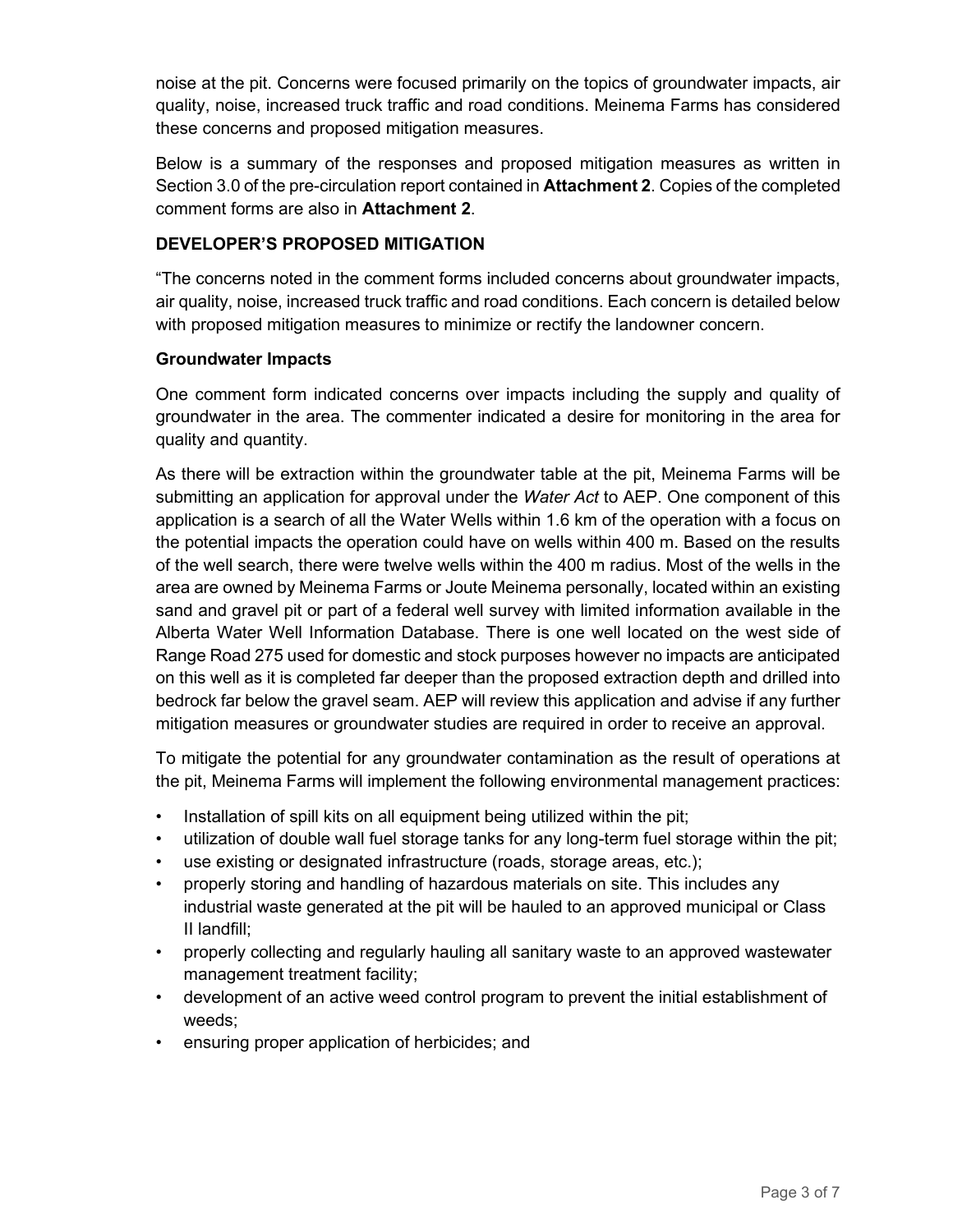• ensuring that no herbicides, pesticides, or any other hazardous substance will be stored onsite.

# **Air Quality**

One comment form indicated concerns with air quality as a result of operations at the pit including a request for implementation of a monitoring program.

Air quality is not anticipated to be a concern at the pit, especially as hauling will be intermittent throughout the year. To mitigate impacts on air quality Meinema Farms will implement the following dust control measures:

- Watering internal haul roads and stockpile/processing area as necessary;
- Ensure that all loads are properly tarped;
- Ensuring set speed limits are followed;
- Seeding all long-term stockpiles to a grass/pasture mix; and
- Employing progressive reclamation techniques to reduce the total disturbance at any one time.

#### **Noise**

Both comment forms indicated concerns related to the potential noise from the pit. Both comment forms specifically mention the potential of trucks entering the pit from the north and the related noise impacts. It is noted that in the Pre-Circulation Mail Out Package, the information included in Part 7 (Haul Information and Road Maintenance Details) of the draft Development Permit Application Form was unclear and that it could be read that indicated trucks would be entering the pit from the north. It was intended to suggest trucks would be traveling north on Range Road 275 from Highway 12 as indicated on the Haul Route plan, also included in the Pre-Circulation Mail Out Package. Trucks will both enter the pit from the south and leave south on Range Road 275. The Development Permit Application Form has been updated to correct provide clarification and will be resubmitted to the County with the completed Development Permit Application package.

Meinema Farms will implement the following measures to reduce the impacts of noise at the pit:

- Equipment will be properly maintained;
- All trucks hauling from the pit will be in good working order;
- The use of engine retarder brakes will be prohibited within the pit and along the haul route; and
- Strobe lights will be used during hours of darkness instead of backup beeper alarm systems.

One comment form indicated concerns with crushing at the pit, specifically on Saturdays. Meinema Farms has agreed to limit crushing operations to Monday through Friday to address this concern and reduce noise on weekends. This change has also been updated in the Development Permit Application Package and Form.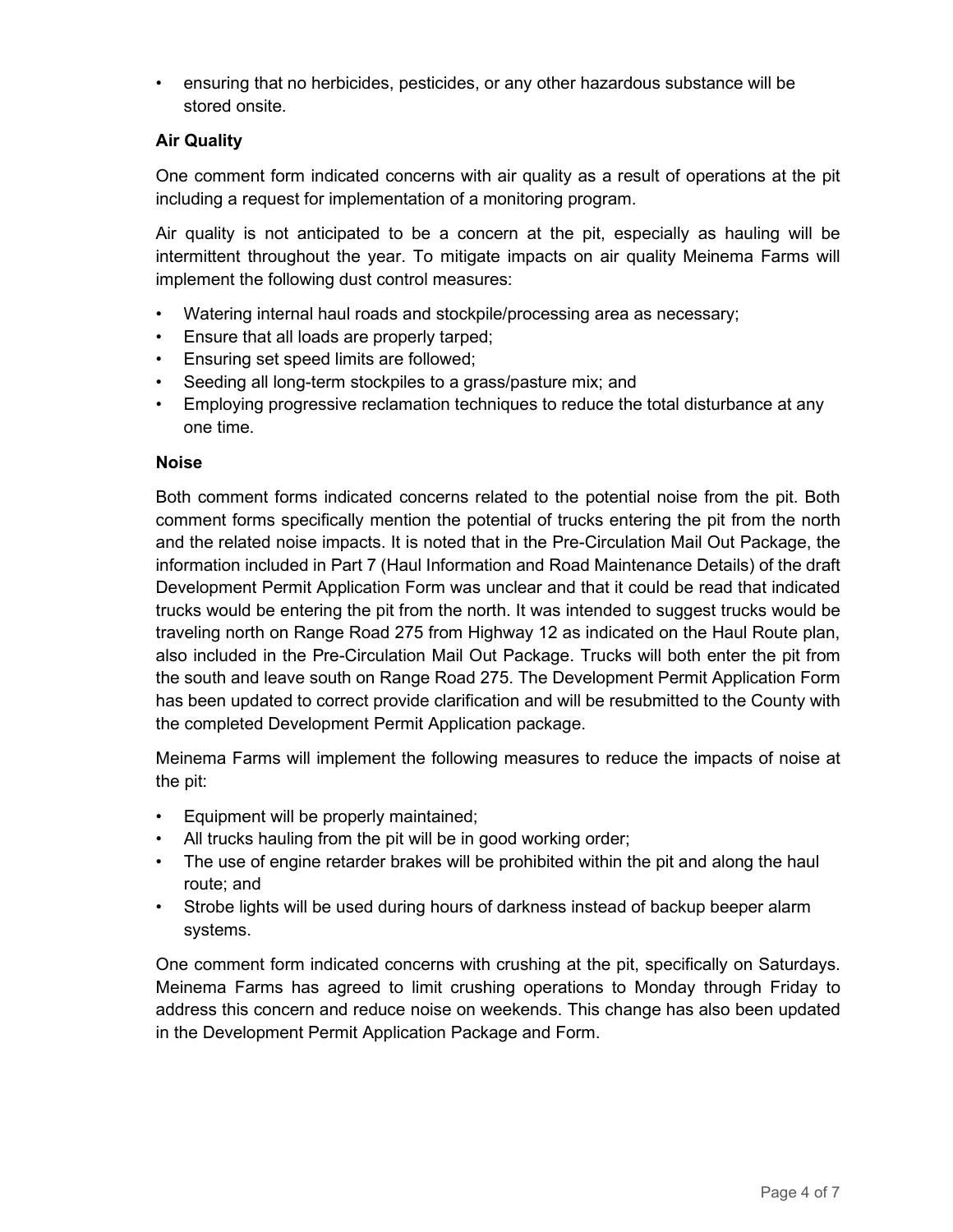# **Traffic and Road Conditions**

One comment form indicates concerns with truck traffic and road conditions as a result of hauling from the pit. The comment also proposes mitigation of this by not having trucks approach the pit from the north. As previously mentioned, the inclusion of trucks approaching the pit from the north in the mail out package was in error on the draft development permit form and trucks will be following the haul route indicated on the Haul Route Plan, entering and leaving the pit to the south. Joute Meinema discussed this concern with Mr. Boyd and ensured him no trucks will enter from the north.

Additional mitigation measures to address traffic and road conditions include:

- Hauling intermittently throughout the year;
- Adhering to posted speed limits; and
- Grading the road following major hauls or when required."

## **ANALYSIS**

A sand and gravel pit is considered a discretionary use in the Agricultural 'A' District of the County's *Land Use Bylaw*. The proposed operation is within an area of aggregate extraction, and is an existing operation, and is therefore considered a suitable use of the land.

The concerns received during pre-circulation have been mitigated to staff's satisfaction, and the proposed conditions of approval should further aid mitigation.

It is a standard requirement that the operator enter into a development agreement/road haul agreement which is intended to alleviate issues by regulating side sloping, protective barriers (guard rails), erection of required signs and designated haul route.

Any affected parties may appeal a decision made by the Municipal Planning Commission.

## **STAFF RECOMMENDATION**

APPROVE the application, subject to the following conditions:

- 1. term of development permit to be for five (5) years
- 2. this approval shall be subject to annual review by the Development Officer. Failure to comply to the conditions of development permit or failure to mitigate concerns raised by surrounding property owners and other residents to the County's satisfaction may result in the permit being suspended or revoked
- 3. the operator shall install a STOP sign for traffic leaving the proposed site. The sign is to be placed on private property and not within the County right-of-way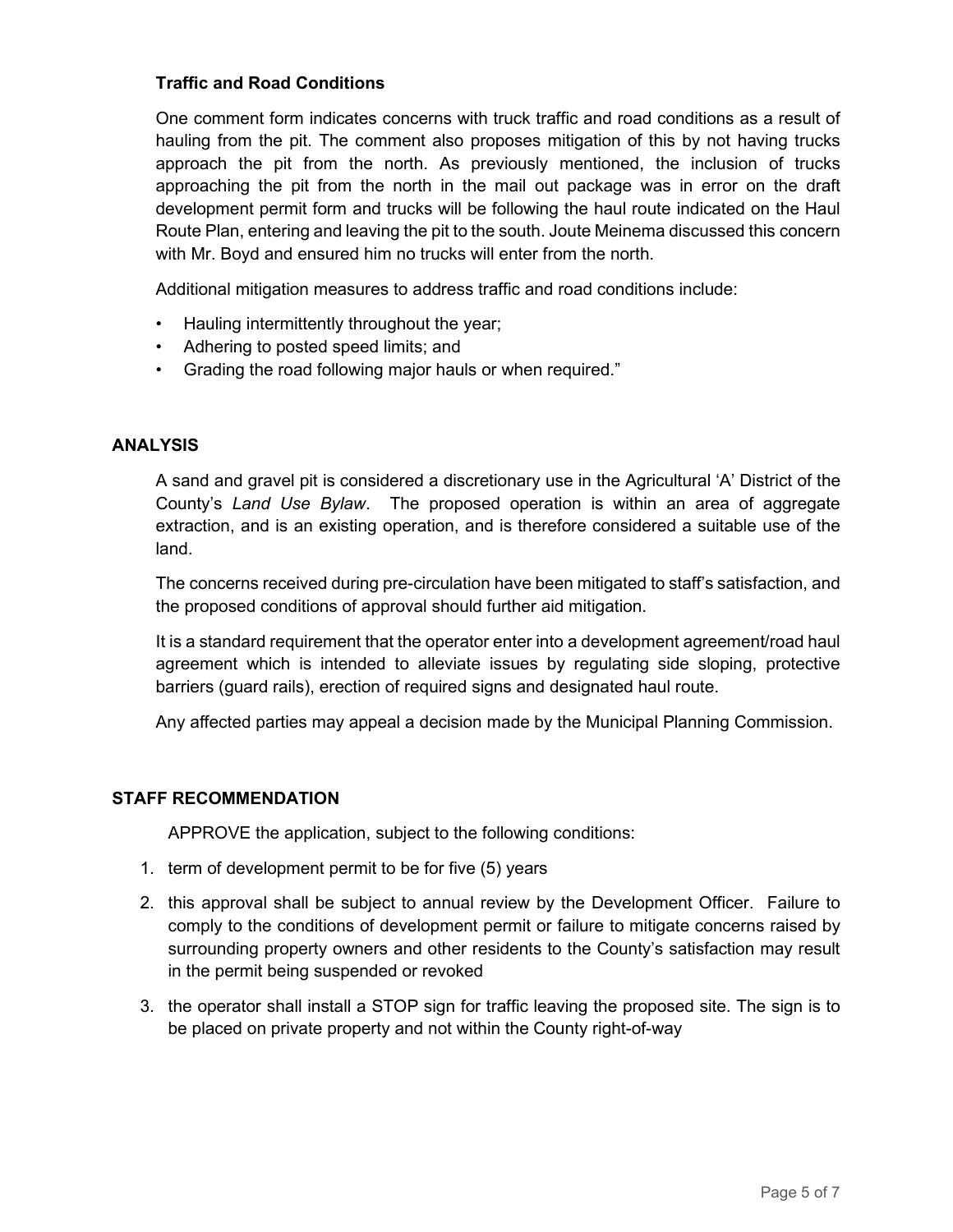- 4. this approval is for dry pit excavation, wet pit excavation, and crushing and screening activities only. Further approval is required from the County for any additional activities
- 5. the pit size is to be no larger than 20.32 hectares (50.21 acres). The pit size includes all excavation areas where aggregate is being removed, areas where reclamation material has been salvaged and stockpiled, and areas determined to be infrastructure (e.g., access road, stockpiles, processing equipment, weigh scales)
- 6. prior to a development permit being issued, the operator shall:
	- a. submit a progressive reclamation plan to the County's satisfaction
	- b. enter into a development agreement with the County respecting the operation. A caveat respecting the agreement shall be registered against the title of the property. All terms and conditions of the development agreement shall be met to the satisfaction of the County
	- c. enter into a sand/gravel haul agreement with the County. All terms and conditions of the sand/gravel haul agreement shall be met to the satisfaction of the County
- 7. applicant is required to direct all haul traffic directly south on Range Road 27-5 to Highway 12. No other route shall be used for haul traffic, unless permission is received in writing from the County.
- 8. hours of operation shall be as follows:
	- a. gravel operations (i.e. extraction, processing, on-site sales, reclamation) and gravel hauling shall be Mondays to Saturdays, 7:00 a.m. to 7:00 p.m. from May 1 to October 31, and 7:00 a.m. to 6:00 p.m. from November 1 to April 30. The pit shall be closed on Sundays and statutory holidays, including no gravel hauling
	- b. crushing and/or screening processing operations shall be Mondays to Fridays, 7:00 a.m. to 7:00 p.m. from May 1 to October 31, and 7:00 a.m. to 6:00 p.m. from November 1 to April 30. No crushing and/or screening processing operations shall occur on Saturdays, Sundays and statutory holidays
- 9. if extended hours of operation are required beyond those outlined in condition 8, the operator shall ensure landowners within a one-mile radius of the pit are notified at least seven (7) days prior to the proposed date of the extended hours of operations. Please note that if concerns are raised, the operator will be required to further limit operations at the County's discretion
- 10. if, in the opinion of the County, activities on this site causes noise, dust problems or other safety concerns, the operator will be required to further limit operations at the County's discretion
- 11. if, in the opinion of the County, traffic generated by the pit causes dust problems or other safety concerns, the operator may, at their sole cost, be required to provide dust control on Range Road 27-5, from the pit entrance south to Township Road 41-0 (Rock Pine Road), to a standard directed by and to the satisfaction of the County